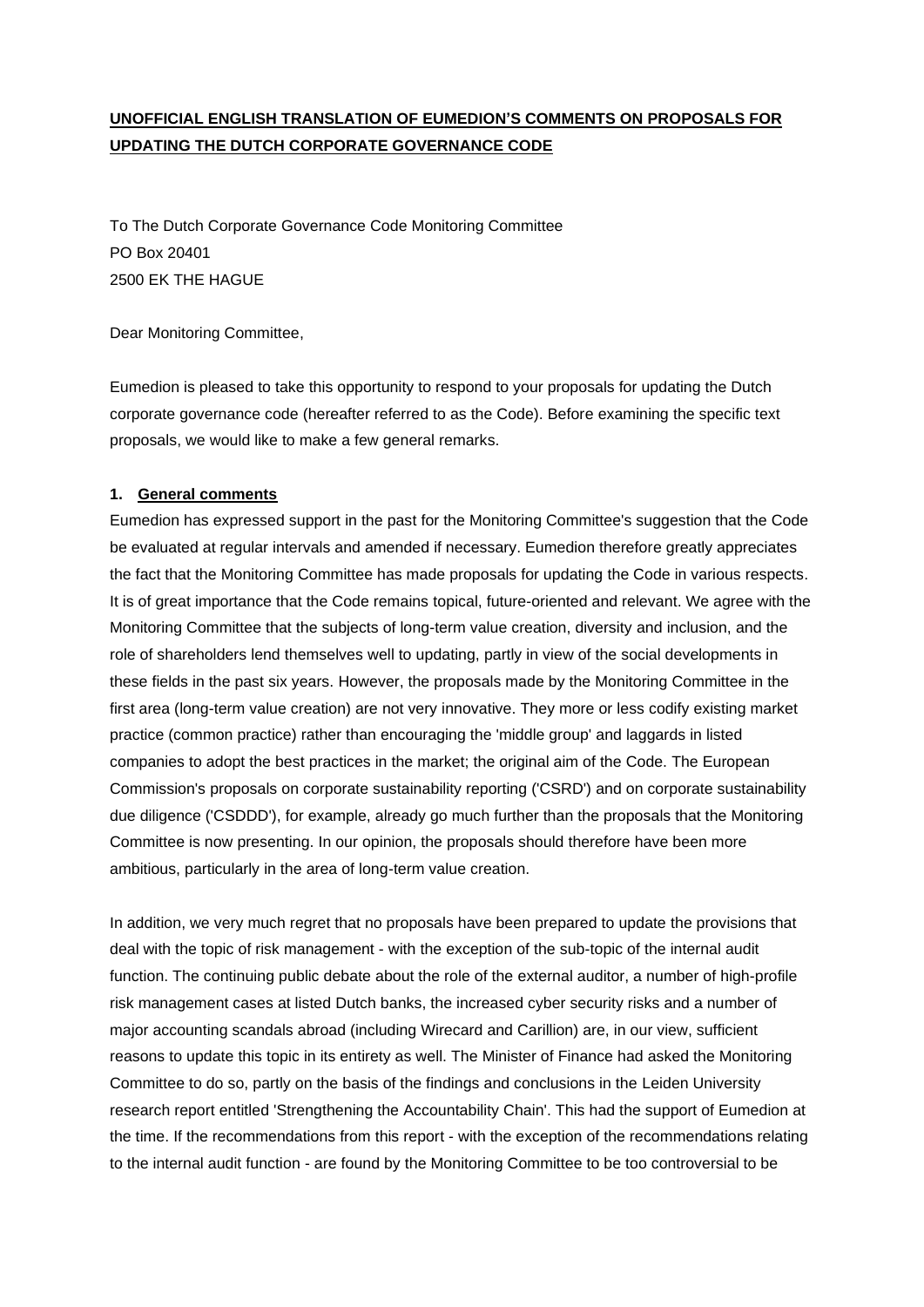included in the Code, the Minister will probably have no choice but to transpose these recommendations into legislation. We consider this to be a missed opportunity, partly because the important part concerning, for example, the in-control statement has long been included in the Corporate Governance Code. We also endorse the words of the Minister of Finance in the letter of 9 July 2021 that the accountability for risk management is a crucial part of the Code and that the Code must remain relevant and up to date in this regard. We also subscribe to the wish of the Minister of Finance that the scope of the in-control statement should be extended from exclusively financial reporting risks to also operational and compliance risks. After all, as past experience has shown, material risks can also lie outside the scope of financial reporting, not least in terms of tax risks, money laundering risks, cyber security risks and safety and health risks. Moreover, in all these areas strict legislation is in place or has been proposed. It therefore seems obvious to us that the Executive Board should align the administrative organisation and internal controls with the (new) legislation in order to minimise compliance and operational risks. It seems as if the Monitoring Committee is closing its eyes to these developments by sticking to an in-control statement that only relates to financial reporting risks; nothing has changed in terms of scope since the first version of the Code - 19 years ago.

Finally, we endorse the wish of the Minister of Finance to include in the Corporate Governance Code the recommendation of the Leiden University for a more comprehensive explanation by the company of the selection, engagement, activities, functioning and findings of the external auditor. This would improve the communication between the Supervisory Board and the shareholders on how the assignment and supervision of the functioning of the external auditor took place. This makes it easier for all the players involved in the quality of reporting - and not only the external auditor - to take responsibility in this regard.

We therefore hope that you will reconsider your position on these recommendations.

#### **2. Specific comments on proposals regarding long-term value creation**

- We consider the proposed addition to principle 1.1 that the management board should be aware of the impact the actions of the company have on the production and value chain to be too vague and not in line with the aforementioned CSDDD. This proposed directive expects management and supervisory board members, when fulfilling their duty to act in the best interest of the company, to take into account the short, medium and long term consequences of their decisions on sustainability matters, including human rights, climate change and the environment. In addition, they are made responsible for putting in place and overseeing the due diligence actions and policy across the entire production and value chain. The text of principle 1.1 should at least reflect this. In addition, it would be appropriate to include a reference to the proposed CSDDD in the notes to best practice provision 1.1.1. A reference to the widely used UN Guiding Principles on Business and Human Rights should also be included in the explanatory notes to this provision.
- We also support the explicit statement in best practice provision 1.1.1 that an ESG strategy should be included in the company's strategy in order to create value in the long term. We do believe,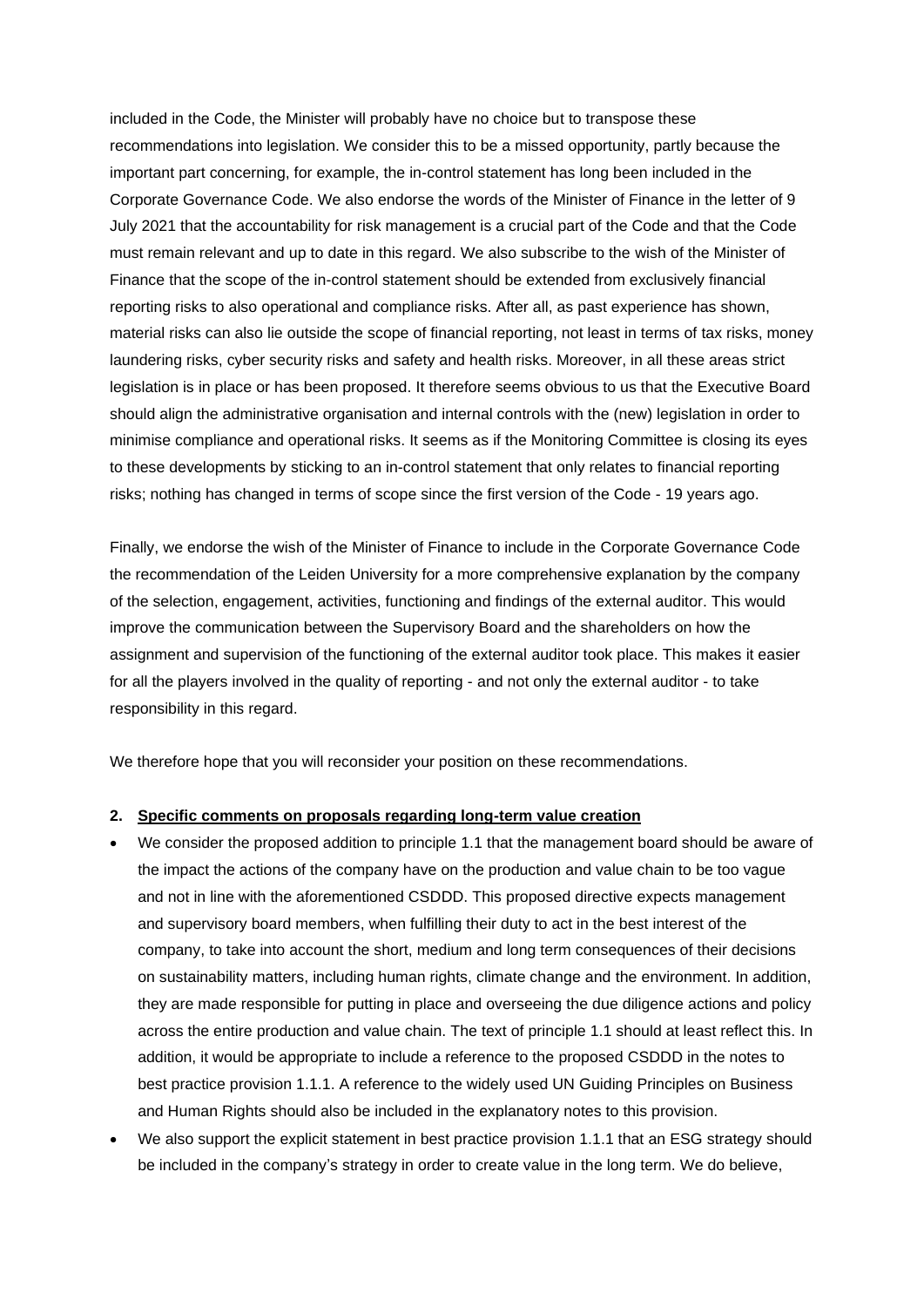however, that the ESG objectives cannot be viewed separately from other strategic objectives (the principle of a 'holistic approach'). These objectives should also be concrete and wellcommunicated.

- We find that part vi) of best practice provision 1.1.1 is worded too narrowly and the wording also raises questions. Investors and other stakeholders expect listed companies to make a contribution anyway to the communities in which the company operates. In our opinion, this goes beyond merely paying taxes. We also believe that every company should explain in its annual report how it makes a net positive contribution to the communities in which the company operates.
- In section vii) of best practice provision 1.1.1 we would like to make it more explicit that this concerns the ESG-related impact "on people and the environment" or that this impact should remain within the so-called "planetary boundaries". This is in line with one of the key recommendations from the Maastricht University research report into the embedding of sustainability within Dutch listed companies, which was published in October 2021.
- A number of companies are currently experimenting with an Impact Report (e.g. ABN AMRO Bank) and an Environmental Profit & Loss account (e.g. Philips). In the dialogues, we encourage these companies to continue such reporting and others to start. However, we believe it is too early at this stage to expect all listed companies to monetise the effects of their business operations in the production and value chain. After all, no uniform standards have been prepared for this. In addition, it is questionable whether it is desirable to monetise all indicators that play a role in the production and value chain - for example, the number of accidents. We would therefore suggest that you consider deleting the phrase "and monetised" in best practice provision 1.1.4.
- According to the proposed text for best practice provision 1.1.4, the Monitoring Committee wants the management board to report on various ESG topics in its report. It is striking that the Monitoring Committee does not assign a role in this respect to the supervisory board and its audit committee, whereas sustainability reporting will only become more important in the near future as a result of the Code and the forthcoming CSRD. In practice, we see that supervisory boards (and their audit committees) - rightly - also see a role for themselves in this. We therefore urge you to codify this role in principle 1.5 and best practice provisions 1.5.1 and 1.5.3.
- With regard to the proposed text of best practice provision 1.1.6, we believe that the dialogue with stakeholders should not be limited to the ESG strategy. It is already common practice that the company's overall strategy is discussed in stakeholder dialogues. As noted earlier, in our view the ESG strategy cannot be viewed separately from the other parts of the corporate strategy (e.g. the capital allocation policy and the growth strategy). These components can also have a (material) impact on the company's stakeholders. In addition, the new best practice provision 1.1.5 on the role of shareholders in relation to long-term value creation does not refer to the "ESG strategy" either. We would therefore urge you to delete the addition of "ESG" in best practice provision 1.1.6.
- With regard to best practice provision 2.5.1, we are of the opinion that this provision does not sufficiently address the recent societal debate on combating undesirable and inadmissible behaviour. We recommend that the topics to be addressed in the context of the company's values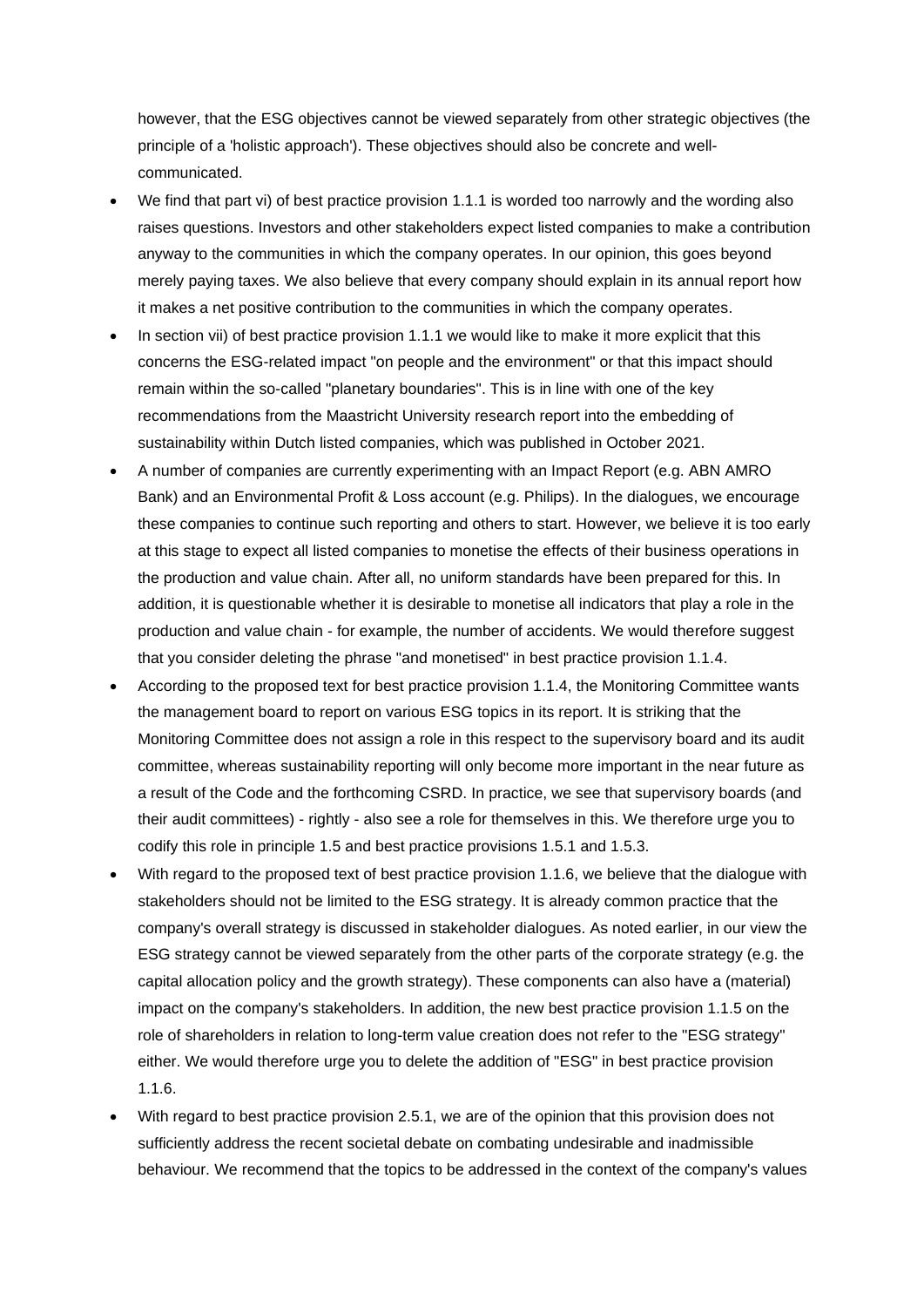be extended to at least i) the safety and health at the workplace (in all its facets) and ii) the stimulation of a pleasant, safe, fair, inclusive and trusting workplace in which people from all backgrounds can be themselves and are encouraged and enabled to speak up and be heard, learn, make mistakes, and excel.

# **3. Specific comments on proposals regarding diversity and inclusion**

Eumedion participants are convinced that a diversified composition of the Executive Board contributes to better board decision-making and company performance. In addition, they are of the opinion that a diverse workforce contributes to a healthy organisational culture that is focused on long-term value creation of the company. Eumedion therefore welcomes the revised best practice provision 2.1.5 which stipulates that companies have a firmwide policy on diversity and inclusion. Eumedion can also support accountability for that policy by providing insight into the inflow, progression and retention of diverse talent within the organisation (proposal for new best practice provision 2.1.6). In view of the tight labour market and the war on talent, such figures are of great importance to shareholders and other stakeholders in order to assess whether the company has and can continue to attract sufficient human resources to continue creating value in the long term. The Executive Board and the Supervisory Board often already designate these figures as so-called key performance indicators. The disclaimer to publish these figures externally in the corporate governance statement in the annual report "where relevant and applicable" is not aligned with the other updates of the Code which emphasise the importance of concrete ESG objectives. We therefore urge the Committee to delete the passage "where relevant and applicable" from the text of best practice provision 2.1.6.

# **4. Specific comments on proposals regarding the role of shareholders**

Eumedion is pleased that the Monitoring Committee has presented proposals to integrate important parts of the Stewardship Code developed by Eumedion into the Corporate Governance Code. This underlines our belief that the engagement and voting policy of shareholders should also (ultimately) facilitate the strategy of Dutch listed companies aimed at long-term value creation; the central focus of the Code. According to the recitals of the revised European Shareholders' Rights Directive adopted in 2017, "effective and sustainable shareholder engagement is one of the cornerstones of the corporate governance model of listed companies". Also from this perspective, it is appropriate to integrate important parts of the Stewardship Code into the Corporate Governance Code.

We have a number of detailed comments on the proposals:

The proposed text for best practice provision 4.2.2 rightly states that shareholders and the company should in principle be prepared to enter into a dialogue with each other. However, the explanatory notes to this provision only state that shareholders are expected to be prepared to enter into a constructive dialogue with companies. We consider it important that the explanatory notes also express the company's willingness to enter into a constructive dialogue with shareholders. It takes two to tango, after all.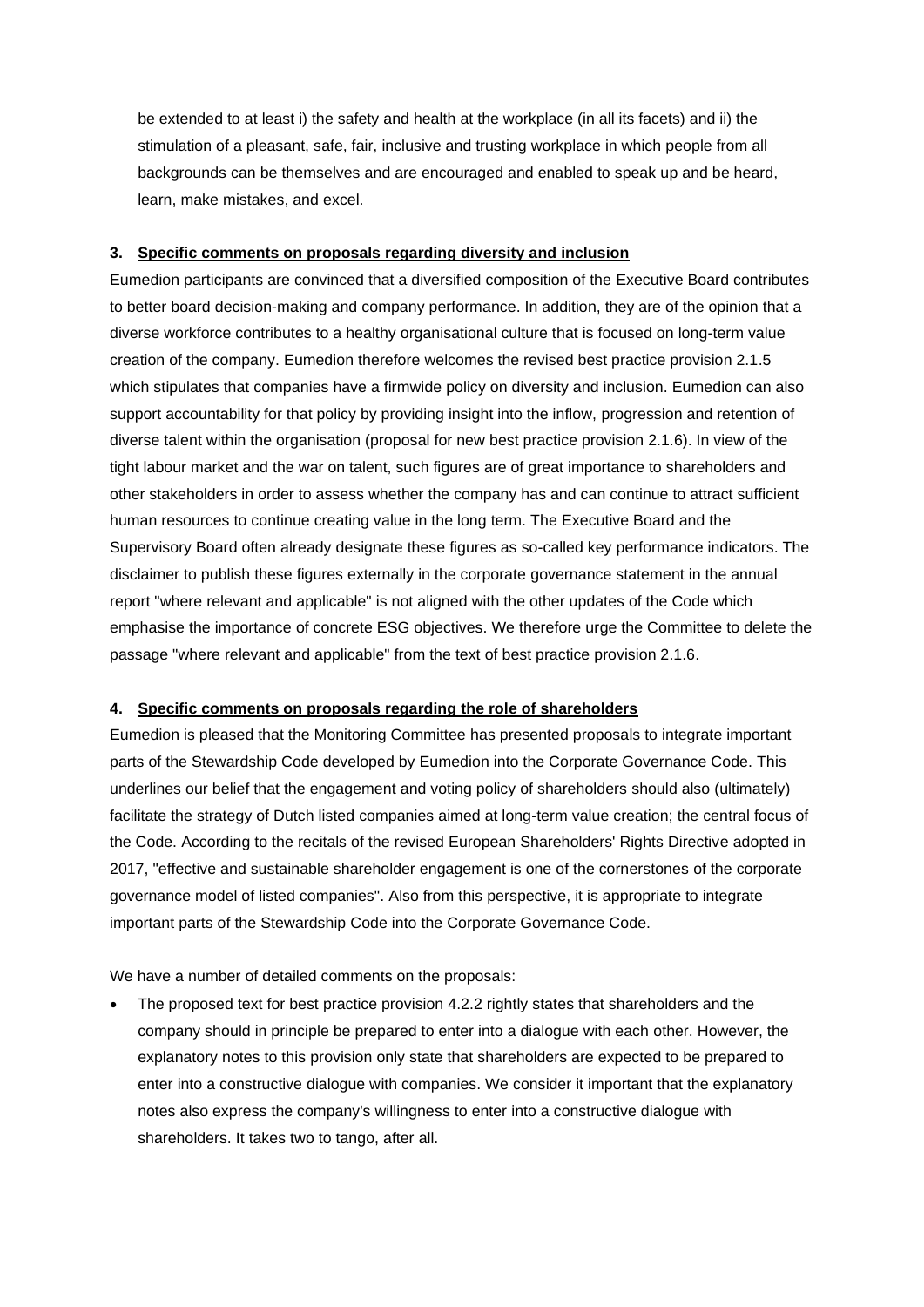The explanatory notes to best practice provision 4.3.8 specify what is considered a "significant item". The text of the explanatory notes corresponds on this point with the guidance on principle 11 of the Stewardship Code. With regard to item ii ("whose voting outcome is anticipated to be uncertain or controversial"), we note that it is challenging for some of our participants to comply with this. As the voting record date in The Netherlands is 28 days before the date of the general meeting, an institutional investor should already judge before that day whether the outcome of the vote on a certain proposal on the agenda of the general meeting will be uncertain or controversial. It is possible that an item on the agenda proves to be uncertain or controversial only after the voting recommendations of the proxy advisors and an 'alert' from our organisation, which are generally sent 20 to 25 days before the date of the general meeting. It is then too late for the institutional investor to recall any lent shares before the voting registration date. We therefore recommend that you consider deleting sub ii.

# **5. Specific comments on proposals regarding the internal audit function**

- We agree with the proposals to update the provisions on the internal audit function. These arise (for the most part) from the aforementioned research report 'Strengthening the Accountability Chain' by Leiden University. However, it is unclear to us why recommendation 3 from that report regarding the safeguarding of the independent position of the internal audit function has not been adopted. It happens in practice, particularly at the somewhat smaller listed companies, that the internal audit function and the risk management or compliance function are not separated. We believe that in this case assurance on the quality of risk management should be obtained via an alternative way. Standard 112 of the Internal Auditing Standards explicitly addresses this issue. The implementation guidelines of this standard also mention concrete measures to mitigate the risk of the combinations mentioned. We recommend that a provision be included in the Code on this basis.
- We agree with the amendments to best practice provision 1.3.5. In view of the increased importance of the internal audit function, we think it desirable that the audit committee should include in its report the main points of the findings of the internal audit function and what actions the Executive Board has taken on them. Best practice provision 1.5.3 should be supplemented accordingly.
- The Monitoring Committee has not adopted recommendation 2b of the University Leiden research report on behaviour and culture. We consider the Leiden researchers' recommendation that the internal audit function should evaluate and assess the tone at the top of the organisation to be somewhat far-reaching. At the same time, the importance of an open culture and of open and honest behaviour is becoming more and more obvious, also in the light of the implementation of the strategy to create value in the long term. It therefore makes sense for the internal audit function to pay attention to this. We therefore suggest the Monitoring Committee to consider including an explanation of the internal auditor's work plan in the notes to best practice provision 1.3.3. This could, for example, state that the internal auditor function should also expressly consider the culture and behaviour within the organisation in its risk analysis and work plan.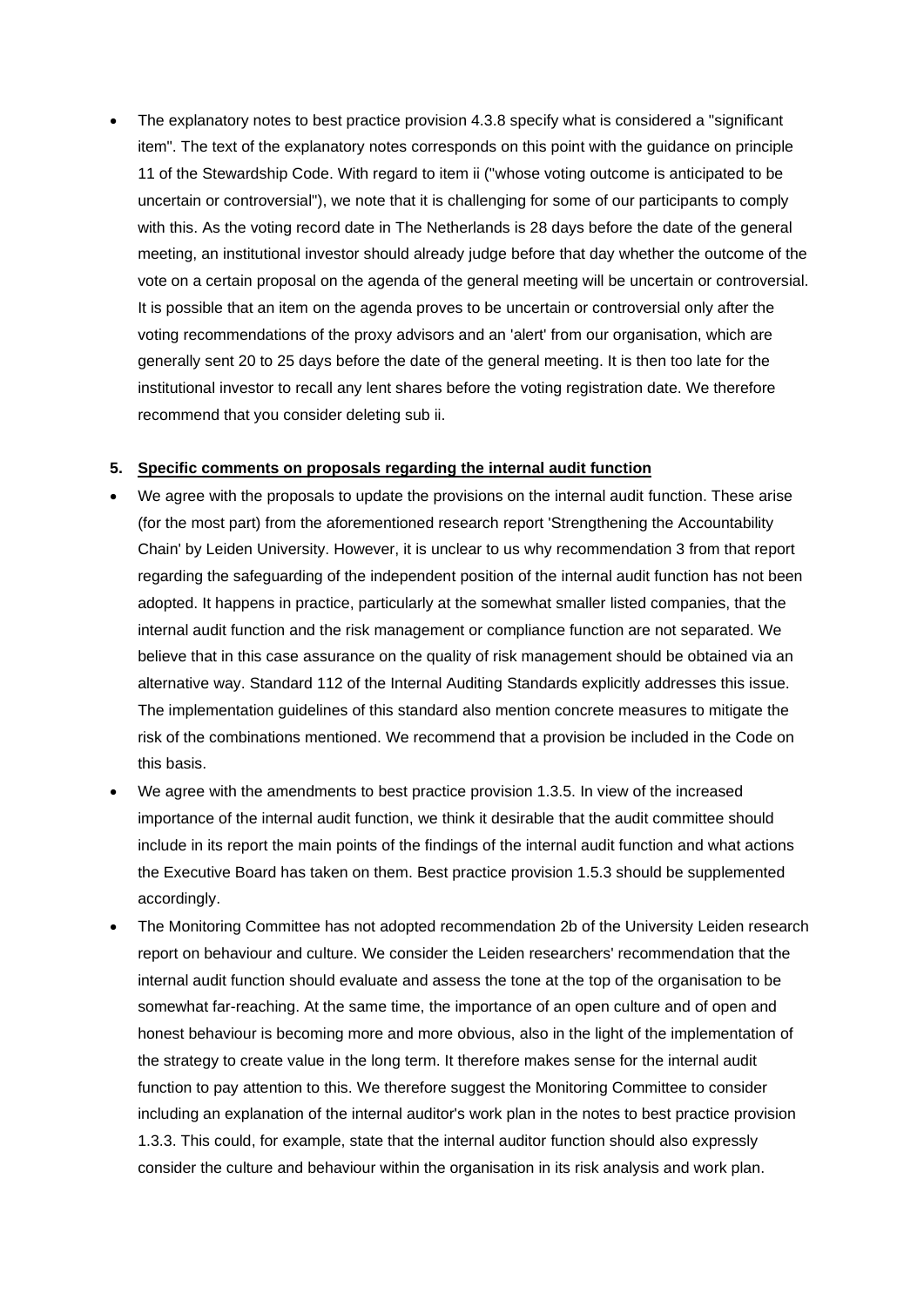### **6. Specific comments on the proposal to maintain the response time**

Eumedion disagrees with the proposal to maintain the response time in the Code in the light of the introduction of the statutory reflection period on 1 May 2021. The Monitoring Committee fails to substantiate why a double form of protection remains necessary for Dutch listed companies - in addition to the existing forms of protection under the articles of association that many Dutch listed companies also enjoy. Moreover, the Monitoring Committee starts from the incorrect premise that the "starting point" of the statutory reflection period is that both regimes can co-exist. The legislator has expressly left it to the supporting parties to the Code to determine "whether and, if so, when and how they wish to amend the Code".

In addition, the Monitoring Committee states that the response time can be invoked for more subjects than the statutory reflection period and that the consequences of invoking it differ. This reasoning, too, is incorrect. According to best practice provision 4.1.6 the response time may be invoked for shareholders' requests that may result in "a change in the company's strategy, for example through the dismissal of one or more management or supervisory board members". We would like to point out that the statutory reflection period can also be invoked if a shareholder requests that the dismissal of one or more management board or supervisory board members be put on the agenda as a voting item. Another possibility for changing the company's strategy is to propose the appointment of persons affiliated with the shareholder on the agenda as executive or supervisory director. Such a proposal also falls within the scope of the statutory reflection period. Other possibilities for changing the company's strategy - for example by entering into a merger, demerger, disposal or acquisition of major holdings or a direct proposal to change (a part of) the company's strategy - cannot, according to established case law, be initiated by a shareholder request (by means of a binding or non-binding vote by the general meeting). It is therefore incorrect that the response time can be invoked for more subjects than the statutory reflection period.

In addition, the consequences of invoking the response time and the statutory reflection period are identical, i.e. the general meeting cannot take a decision on the shareholder request for a certain period of time. The only essential difference between the response time and the statutory reflection period is the moment at which the 'pause button' can be pressed. This is earlier for the response time than for the statutory reflection period. Consequently, the length of the statutory reflection period can *de facto* be extended considerably. The wording in the explanatory notes to best practice provision 4.1.7 - not even in the main text - that "it would seem logical" that the duration of the response time that has meanwhile lapsed should be deducted from the duration of the statutory reflection period is far too weak.

We therefore urgently recommend that i) the response time (best practice provisions 4.1.6 and 4.1.7) be removed from the Code or ii) the main text of best practice provision 4.1.7 be amended to state that the duration of the response time that has lapsed will be deducted from the duration of the statutory